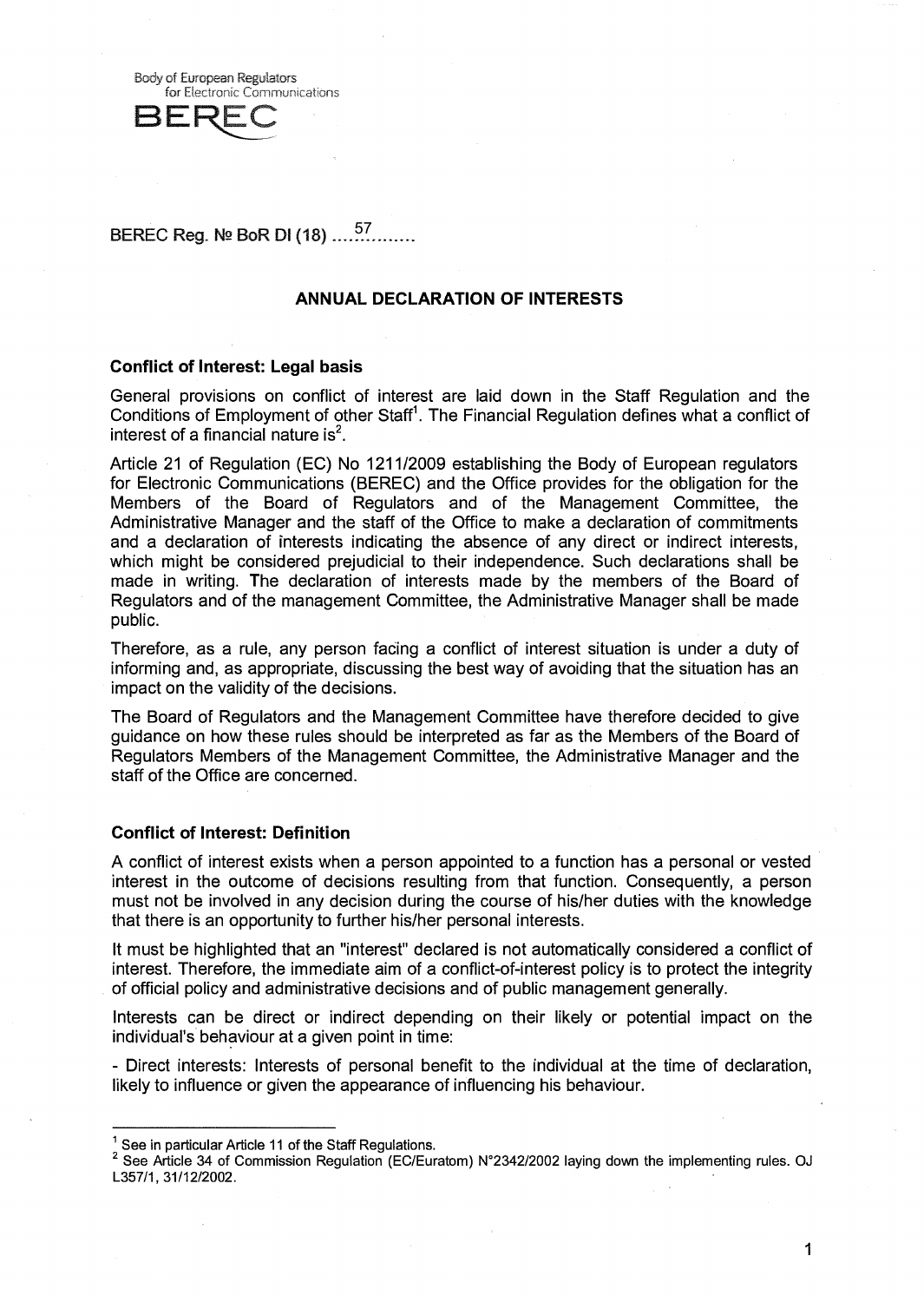- Indirect interests: Other interests that may have some influence over the individual's behaviour and therefore have to be neutralised.

Some examples of cases that could lead to a conflict of interests are:

a) any matter being considered by, or arising at, a meeting of the Board of Regulators and/or of the Management Committee in which a Member, the Administrative Manager, the staff of the Office or any household member have a direct or an indirect pecuniary interest;

b) a situation where a Member of the Board of Regulators and/or of the Management Committee, the Administrative Manager or the staff of the Office are in a position to make or make a decision, or are in a position to act or do act, motivated by other or additional considerations than the best interests of BEREC;

d) a situation where a Member of the Board of Regulators and/or of the Management Committee, the Administrative Manager, the staff of the Office or any household members learn of an opportunity for profit which might be valuable either personally or to any person in which they have a direct or indirect pecuniary interest.

These cases are not intended to be exhaustive.

It is recognized that it is often difficult to objectively assess whether a Conflict of Interest situation exists. If a Member of the Board of Regulators and of the Management Committee, the Administrative Manager or the staff of the Office feels that a potential Conflict of Interest position may exist he/she is bound to declare it immediately. Each individual is responsible for the declaration of his/her interests and, to the best of his/her knowledge, those of his household members. In order to maintain privacy, the names of the household members do not need to be declared.

#### **Assessment of Conflict of Interest**

Based on the information provided by the Member of the Board of Regulators and/or of the Management Committee, the Administrative Manager, the Management Committee or the Board of Regulators will jointly evaluate whether a declared interest constitutes a conflict. As a result of such assessment, the matter will be brought to the attention of the Board of Regulators/Management Committee.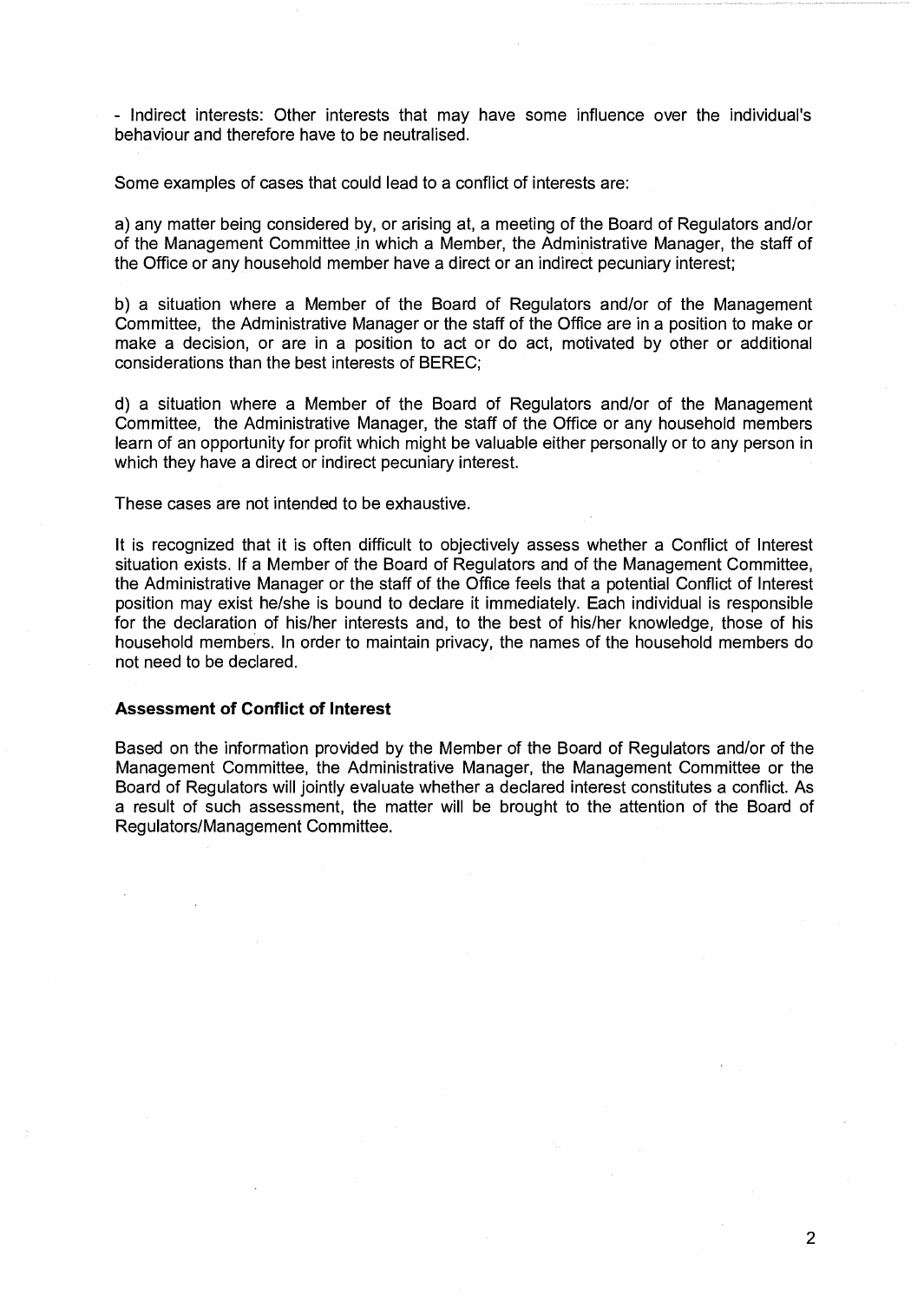## **Annual Declaration of Interests**

| Position: Member of the Board of Regulators |
|---------------------------------------------|

hereby declares to have the following direct or indirect interests of relevance to BEREC or the BEREC Office:

1. Work and activities in organisations relevant to the operating area of BEREC.

During the past 3 years, all activities performed for or on behalf of an organization operating in a related field, whether related to the substance of BEREC mandate or to its operational support, and whether or not these activities have been subject to regular or occasional remuneration in cash or kind, either by the declaring member or to the best of his/her knowledge the members of his/her household, including i) participation in the internal decision-making of a company (e.g. Board membership, executive or non executive directorship), ii) permanent or temporary member of the personnel of a company/institute (Other activities performed within a company (e.g. traineeship) are also subject to declaration.), iii) work contracted out by companies/institute, through consultancy or otherwise. Indicate names of organisation/Position/Period:

none

2. From the moment of taking the post of the Member of the Board of Regulators and/or of the Management Committee, any financial interests in a company relevant to the operating area of BEREC and/or voting rights in a company, including holding of stocks and shares, equity, bonds, partnership interests<sup>3</sup> in the capital of a company, one of its subsidiaries or a company in the capital of which it has a holding (names of the companies):

Mare

<sup>&</sup>lt;sup>3</sup> When declaring financial interests e.g. stocks and shares, only the kind, number and company name need be stated.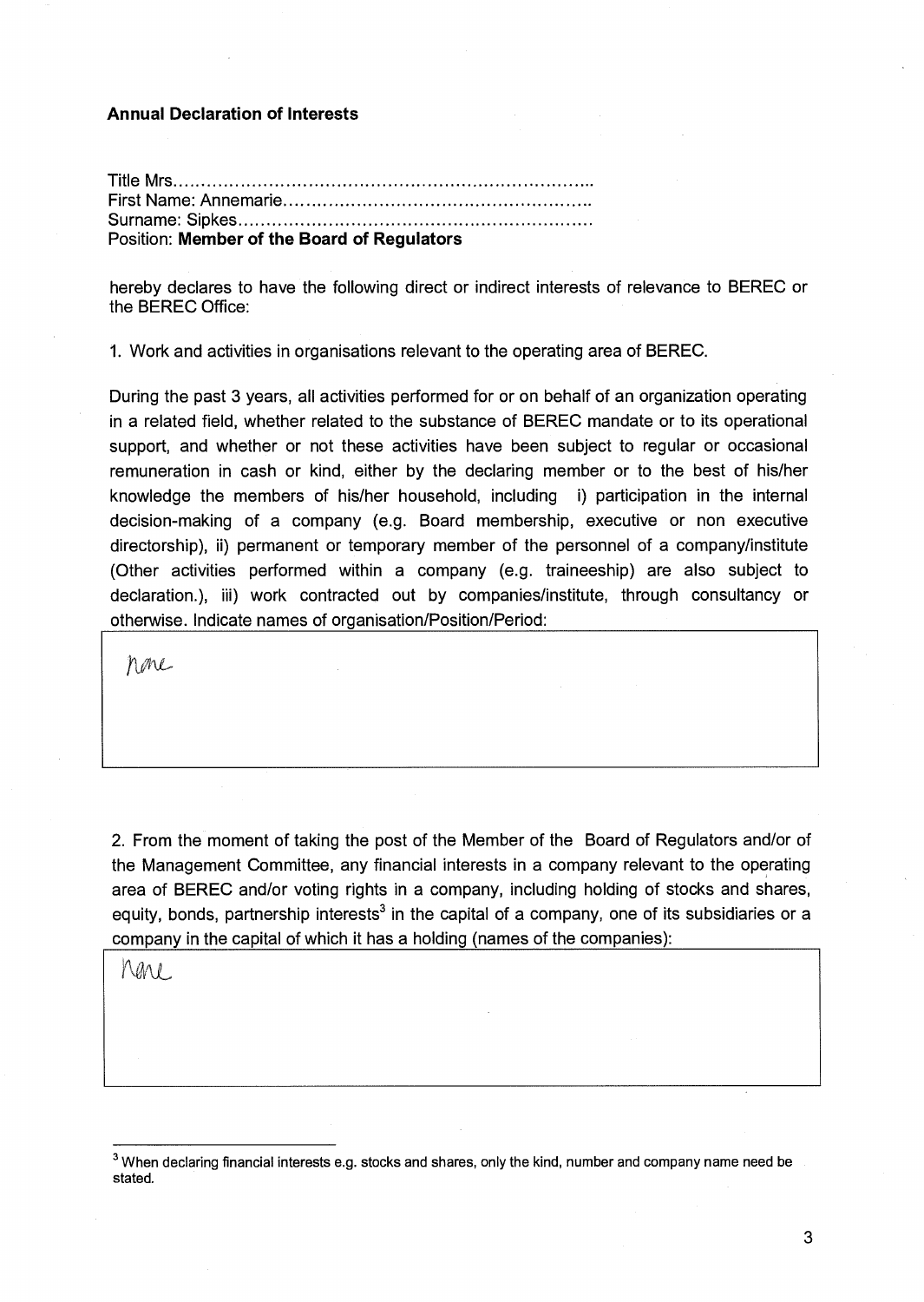3. Other links with the field of activity of BEREC during the preceding 3 years, including the participation in relevant activities supported by EU grants or contracts. All assistance and support received from stakeholders of BEREC, whether associated with direct or indirect pecuniary or material benefits, including: i) grants for study or research, ii) fellowships or sponsorships endowed by a company operating in the related business and iii) any other relevant activity related to EU grants and contracts. If such assistance or support is still subject to compensation in any form then declaration of any activity independently of granting period:

 $\langle \mathscr{Q}_{\Lambda} \mathscr{Q} \rangle$ 

4. Any membership role or affiliation, or any other links with the organisations relevant to BEREC.

During the preceding 3 years, interests of non-pecuniary or material benefit to the declaring member, arising from professional activities or affiliation with national or international organisations or bodies with tasks similar to BEREC. It also includes the participation in public interest groups, professional societies, clubs or organisations which have an agenda or an interest or involvement in BEREC's work:

me

5. Other interests or facts whether or not related to such organisations which you consider should be made known to BEREC, including matters relating to the members of your household:

/\arv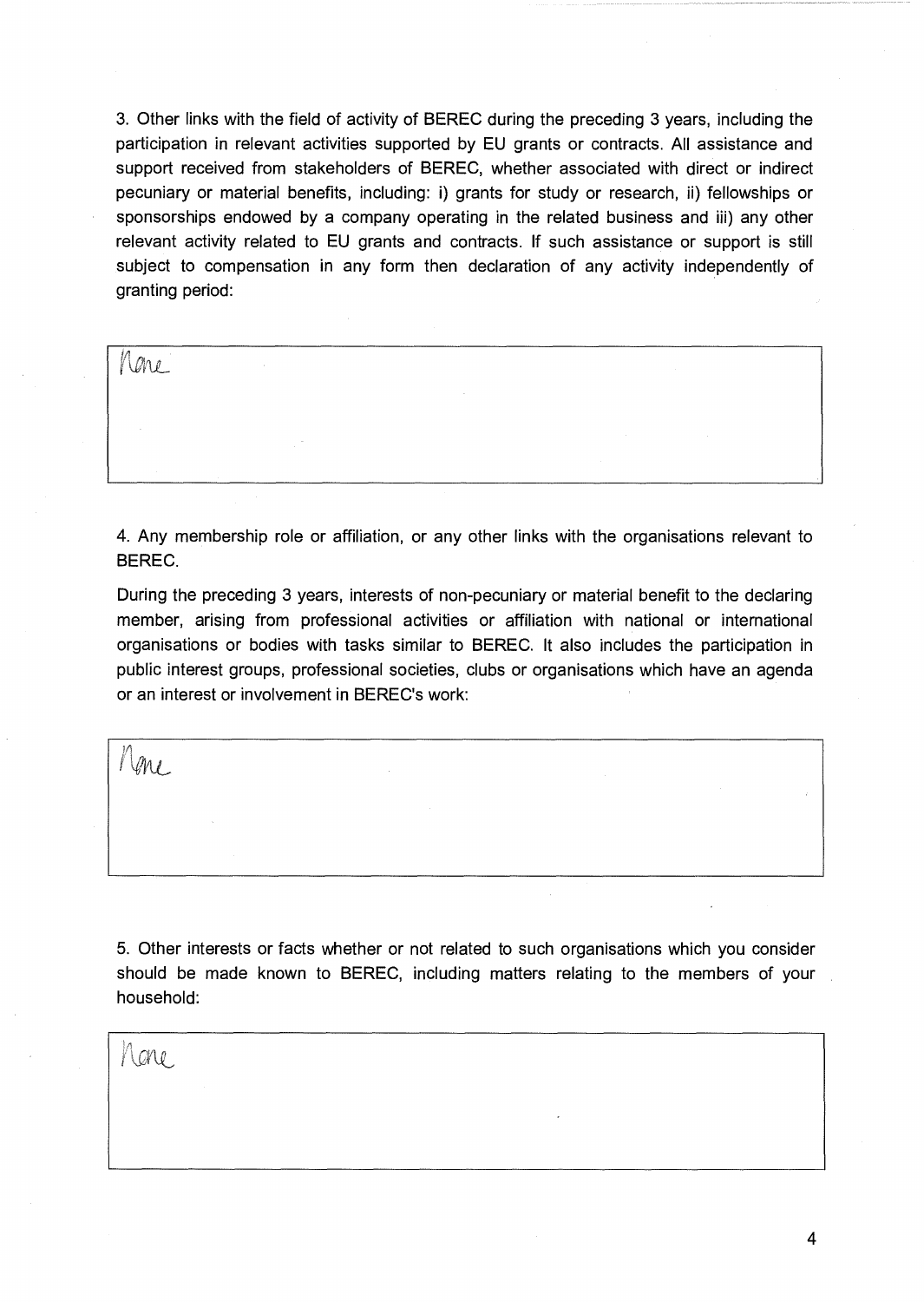To the best of my knowledge, the only direct or indirect interests I, or any members of my household have, in organisations relevant to the operating area of BEREC related to my position referred to above are those listed above.

**<sup>I</sup>**further declare that should any changes occur and should it appear that I have or acquire additional interests that should be made known to BEREC **I** shall forthwith declare them and complete a new declaration of interests detailing the changes.

I understand that this Declaration **will be published on BEREC's website** and entered in a register held by the Office, which is accessible to the public, on request at the seat of the Office.

Signature

Date: 15 May 2018